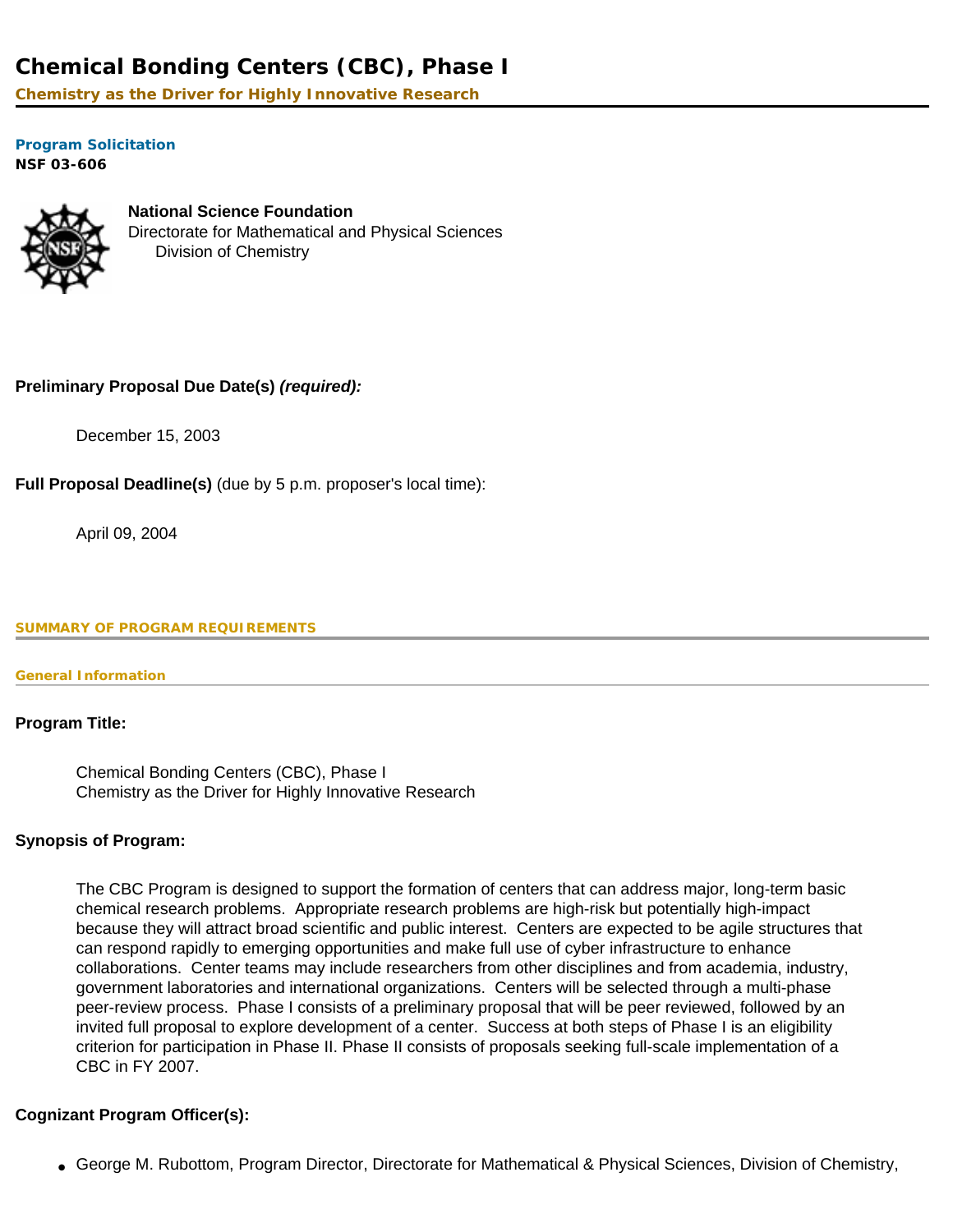1055 S, telephone: (703) 292-4965, fax: (703) 292-9037, email: [grubotto@nsf.gov](mailto:grubotto@nsf.gov)

● Robert Kuczkowski, Program Director, Directorate for Mathematical & Physical Sciences, Division of Chemistry, 1055 S, telephone: (703) 292-4948, email: [rkuczkow@nsf.gov](mailto:rkuczkow@nsf.gov)

# **Applicable Catalog of Federal Domestic Assistance (CFDA) Number(s):**

• 47.049 --- Mathematical and Physical Sciences

### **Eligibility Information**

- **Organization Limit:** Only U.S. academic institutions and non-profit research organizations may submit proposals as lead institution. Multi-institutional proposals should use the award-sub award proposal mechanisms (see GPG guidelines, chapter II.D.3).
- **PI Eligibility Limit:** An investigator may participate (as a PI, co-PI or senior personnel) in only one CBC proposal submitted to this competition at each step of the process. The PI must be affiliated with a U.S. academic institution or non-profit research organization. Other investigators may be affiliated with U.S. academic institutions, non-profit research organizations, industry, government laboratories and international organizations. Unaffiliated scientists may also be eligible for support under a proposal submitted by an eligible organization. CBC award funds may not go directly to industry, government laboratories or international organizations.
- **Limit on Number of Proposals: None Specified.**

### **Award Information**

- **Anticipated Type of Award:** Standard or Continuing Grant
- **Estimated Number of Awards:** 6
- **Anticipated Funding Amount:** \$3,000,000 in FY 2004

### **Proposal Preparation and Submission Instructions**

### **A. Proposal Preparation Instructions**

- **Preliminary Proposals:** Submission of Preliminary Proposals is required. Please see the full text of this solicitation for further information.
- **Full Proposal Preparation Instructions:** This solicitation contains information that supplements the standard Grant Proposal Guide (GPG) proposal preparation guidelines. Please see the full text of this solicitation for further information.

### **B. Budgetary Information**

- Cost Sharing Requirements: Cost Sharing is not required.
- **Indirect Cost (F&A) Limitations:** Not Applicable.
- **Other Budgetary Limitations: Not Applicable.**

# **C. Due Dates**

- **Preliminary Proposals** *(required)* **:** December 15, 2003
- **Full Proposal Deadline Date(s)** (due by 5 p.m. proposer's local time): April 09, 2004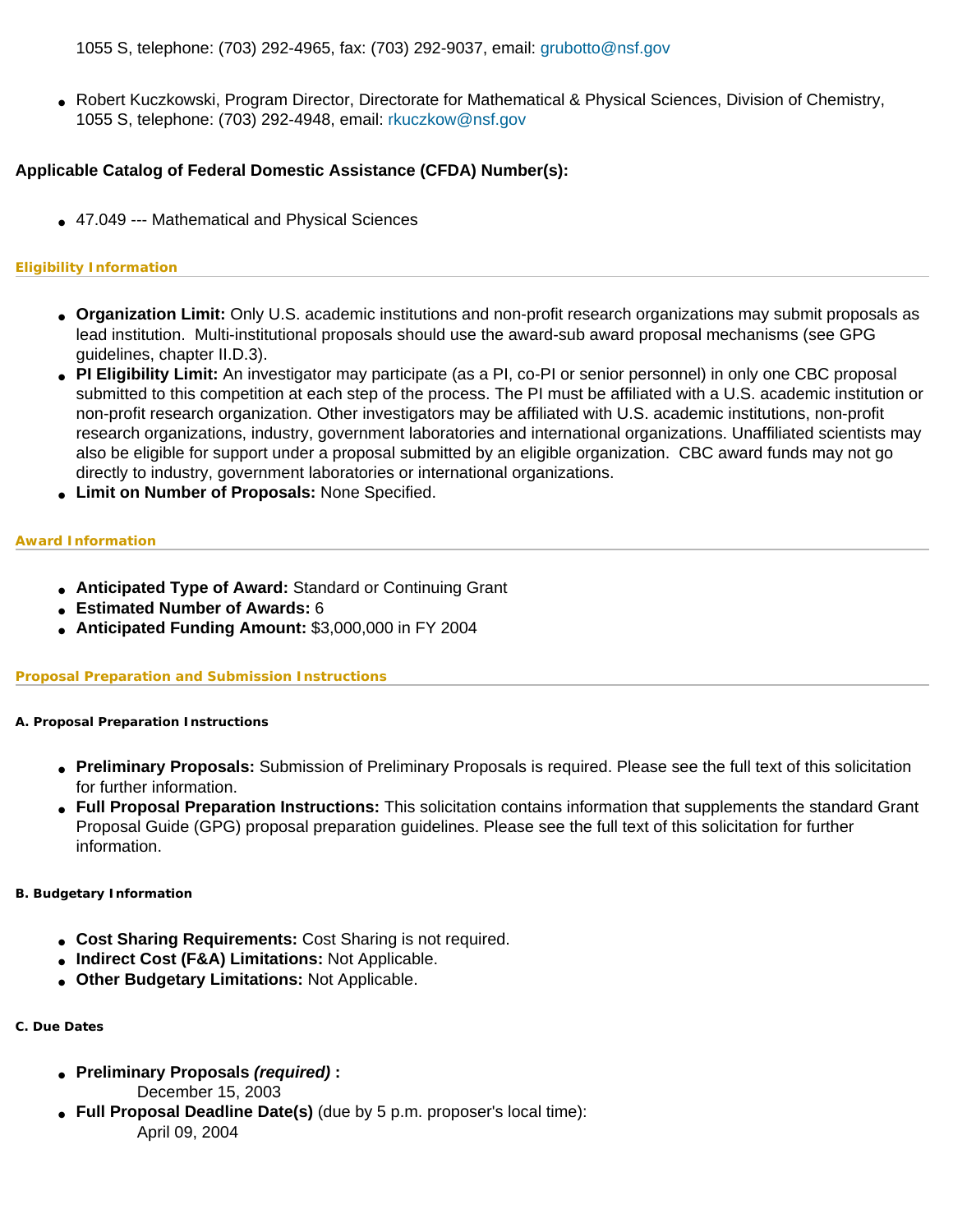● **Merit Review Criteria:** National Science Board approved criteria. Additional merit review considerations apply. Please see the full text of this solicitation for further information.

#### **Award Administration Information**

- **Award Conditions:** Standard NSF award conditions apply.
- **Reporting Requirements:** Standard NSF reporting requirements apply.

### <span id="page-2-0"></span>**TABLE OF CONTENTS**

## **[Summary of Program Requirements](#page-0-0)**

- I. **[Introduction](#page-2-1)**
- II. **[Program Description](#page-3-0)**
- III. **[Eligibility Information](#page-4-0)**
- IV. **[Award Information](#page-4-1)**

## V. **[Proposal Preparation and Submission Instructions](#page-5-0)**

- A. [Proposal Preparation Instructions](#page-5-0)
- B. [Budgetary Information](#page-7-0)
- C. [Due Dates](#page-8-0)
- D. [FastLane Requirements](#page-8-1)

### VI. **[Proposal Review Information](#page-8-2)**

- A. [NSF Proposal Review Process](#page-8-3)
- B. [Review Protocol and Associated Customer Service Standard](#page-10-0)

### VII. **[Award Administration Information](#page-11-0)**

- A. [Notification of the Award](#page-11-1)
- B. [Award Conditions](#page-11-2)
- C. [Reporting Requirements](#page-11-3)

### VIII. **[Contacts for Additional Information](#page-11-4)**

IX. **[Other Programs of Interest](#page-12-0)**

### <span id="page-2-1"></span>**I. INTRODUCTION**

The Division of Chemistry is initiating a new program, called Chemical Bonding Centers (CBCs), to nurture innovative approaches to addressing major intellectual challenges in basic chemical research and education with the potential for broad societal impact. As the name implies, CBCs will leverage a deeper understanding of the most fundamental of chemical concepts – the chemical bond – through research partnerships that benefit the scientific enterprise and society. CBCs will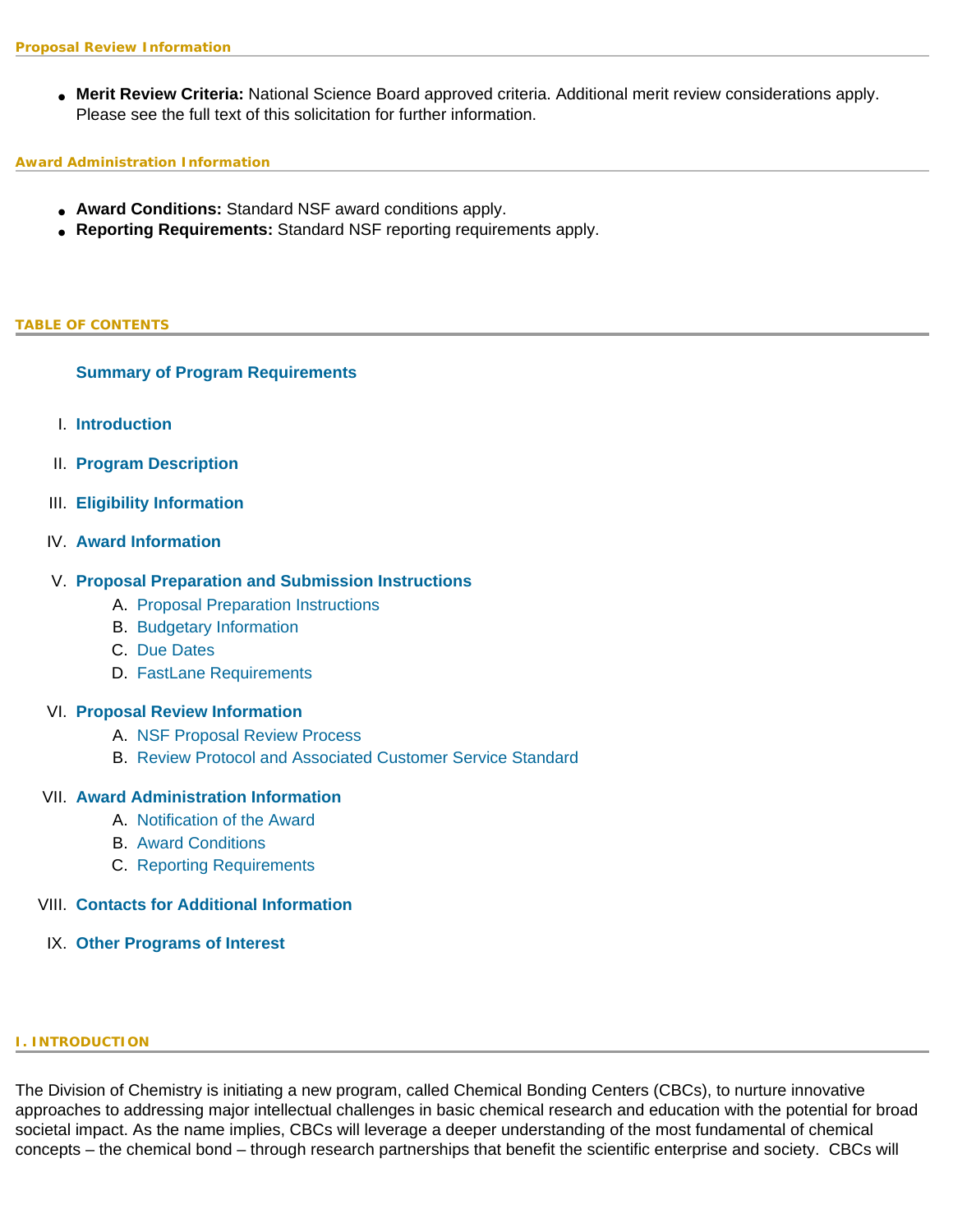provide the opportunity for especially able and ambitious groups of investigators to share a commitment toward solving a "big problem" in an atmosphere having a high tolerance for risk and within a structure permitting considerable agility. A recent workshop at NSF explored mechanisms for encouraging and supporting such initiatives. A report of the workshop can be obtained at <http://www.mrl.uiuc.edu/docs/nsfgmwfinal.pdf>

The Division of Chemistry expects to make awards in Fiscal Year (FY) 2004 to support activities in the Chemical Bonding Centers (CBC) Program. The CBC Program competition comprises three peer-reviewed steps and requires success in all three steps. The first two steps will occur in Phase I in the initial year of competition. The first step consists of a Preliminary Proposal that describes a center concept, a schematic model for the research to be carried out, and a group of initiating participants (PI and other senior personnel who may or may not be co-PIs but have agreed to participate on the project); there is no funding associated with this step. Those proposals judged meritorious by peer review will be invited to compete for funding in the second step, which requires submission of a Full Proposal to explore development of a center. Full Proposals outline center goals, a developmental plan for forming and mobilizing the center's team, and benchmarks for producing key proofs of concept within an award duration of three years at a level of about \$500,000 per year. These development teams will be eligible to participate in the third step of the competition, by submitting a proposal for the establishment of a CBC in Phase II. It is anticipated that, assuming availability of funds and appropriate quality of proposals, there will be two CBC awards in Phase II. Each Phase II award is expected to have a duration of five years, at a level averaging \$3M per year, with possible renewal for a second five-year period at the same average level of \$3M per year. The specific program solicitation for the CBC proposals in Phase II will be available approximately October 2006 (for funding in FY 2007). The CBC competition for Phase I is anticipated to take place quadrennially, with the next solicitation for Phase I Preliminary Proposals to occur approximately September 2007.

### <span id="page-3-0"></span>**II. PROGRAM DESCRIPTION**

The CBC Program is designed to support the formation of centers that can address major, long-term basic chemical research problems. Appropriate research problems are high-risk but potentially high-impact because they will attract broad scientific and public interest. Centers are expected to be agile structures that can respond rapidly to emerging opportunities and make full use of cyber infrastructure to enhance collaborations. Center teams may include researchers from other disciplines and from academia, industry, government laboratories and international organizations. Centers will be selected through a process comprising three peer-reviewed steps spanning three years and requiring success in all three steps. Team sizes will reflect the needs of the problem to be studied, but a minimum of three investigators is required.

All participants must follow the three-step process that involves in Phase I the submission of a Preliminary Proposal that will be peer reviewed, followed by an invited Full Proposal that provides resources for preliminary organization of the center and implementation of proof-of-concept activities. The third step, Phase II, is submission of a CBC proposal in FY 2007 for establishment of a full-scale CBC. All steps of the competition will involve comprehensive peer review and require success at each prior step of the process to be eligible to compete in the next step.

Although basic chemical research and education is the focus of the Program, it is anticipated that successful centers will involve unconventional multidisciplinary research centered in the chemical sciences and aimed at solving high-risk, long-term problems of large scope and impact. Because it is often not possible to provide compelling preliminary results in such circumstances, a major goal of the CBC Program is to afford a framework that still allows rigorous and constructive use of peer review to select appropriate CBC projects. It is anticipated that this framework will foster the establishment of new areas of research and new communities of scientists and engineers. These communities will bring common and complementary interests into productive contact to develop a culture of risk-taking and innovation around structures that are agile and take full advantage of cyber infrastructure for fostering collaborations. Further, the awards made under the CBC Program will be expected to put in place innovative plans to make chemistry and chemists more visible to the broader scientific community and to the public.

Examples of possible CBC outcomes are:

• The emergence of new areas of chemical inquiry;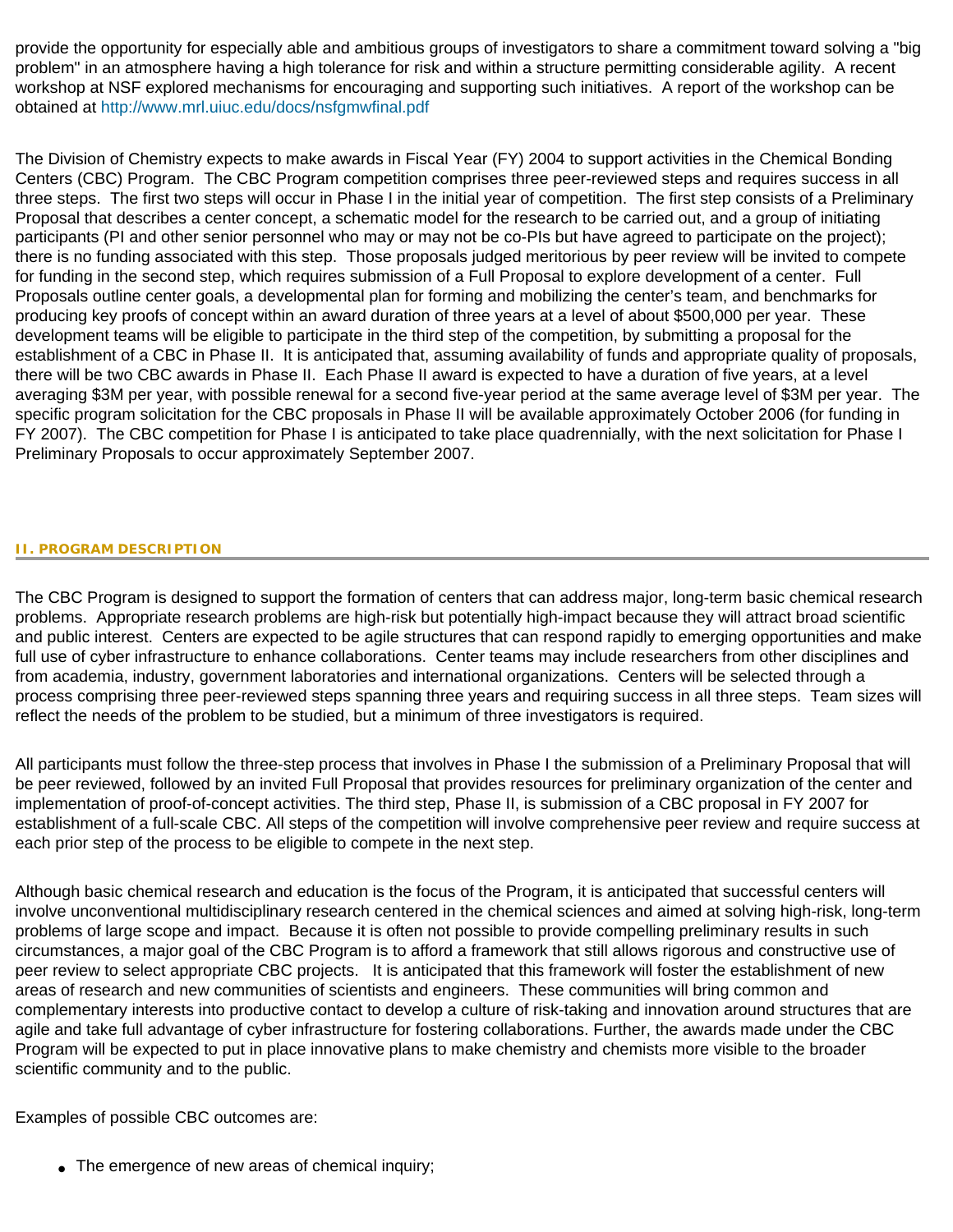- The solution of problems in basic chemical research beyond the scope of individual investigators and/or single disciplines that have broad scientific impact;
- The development of a model for innovative, high-risk, cyber-enabled science;
- An enhanced favorable perception of chemistry and chemists by the broader scientific community and by the public.

Prior to submission of a Preliminary Proposal, investigators are strongly urged to discuss ideas with a cognizant Program Officer listed at the end of this document. In both Preliminary and Full Proposals, investigators contemplating the involvement of industrial, government and/or international team members will need to provide an institutional letter of collaboration from the partner organization that confirms the participation of a co-investigator. This letter should be included in the Supplementary Documents Section of the Preliminary and Full Proposals. (See Section V, below). The letter should describe the plan of interaction with the U.S. academic institution, the time commitment of the researcher(s), and the nature of the collaborative research activities. Letters of general support or recommendation are inappropriate and may cause a proposal to be returned without review. Cost sharing is not required for Phase I proposals. Any commitments detailed in this section will not be auditable.

For Full Proposals, support for collaborations with international scientists is provided through the NSF grant to the submitting U.S. institution. No Full Proposal award funds may go directly to foreign institutions. The proposal may include up to \$100,000 in participant support costs, over the duration of the grant, for international collaborative research activities. Travel and incidental research costs may be included; salaries may not. These international interactions must feature a joint scientific work plan and should be clearly described in the Project Description. If, after review, a proposal is recommended for funding, the cognizant Program Officer will work with Program Officers from the NSF Office of International Science and Engineering and the key project personnel to develop a detailed plan consistent with applicable international arrangements.

Co-investigators associated with entities such as industry, state agencies and national laboratories (Federally Funded Research and Development Centers (FFRDCs)) must be supported by their own organization. However, it is appropriate for students supported through universities to work at a partner industrial laboratory, FFRDC or comparable site, or for universities to fund research expenses incurred when scientists from such entities work at university sites. Federal employees may not receive salaries or in other ways augment their agency's appropriation through grants made by this program, and no funds for major equipment at FFRDC's are allowed.

Principal Investigators should ensure that their proposed project does not overlap with ongoing Federally funded research. Proposals in topical areas covered by FY 2004 competitions in Information Technology Research (ITR), Nanoscale Science and Engineering (NSE), Biocomplexity in the Environment (BE), Environmental Molecular Science Institutes (EMSIs) or Collaborative Research in Chemistry (CRC) will not be considered in the CBC Program. Additional information is available through the the NSF Guide to Programs ( <http://www.nsf.gov/pubsys/ods/pub.cfm?gp> ). NSF reserves the right to return without review proposals that are not appropriate for the CBC Program.

### <span id="page-4-0"></span>**III. ELIGIBILITY INFORMATION**

Only U.S. academic institutions and non-profit research organizations may submit proposals as lead institution. Multiinstitutional proposals should use the award-sub award proposal mechanisms (see GPG guidelines, chapter II.D.3).

<span id="page-4-1"></span>An investigator may participate (as a PI, co-PI or senior personnel) in only one CBC proposal submitted at each stage of this competition. The PI must be affiliated with a U.S. academic institution or non-profit research organization. Other investigators may be affiliated with U.S. academic institutions, non-profit research organizations, industry, government laboratories or international institutions. Unaffiliated scientists may also be eligible for support under a proposal submitted by an eligible organization. No CBC award funds may go directly to industry, government laboratories or international organizations.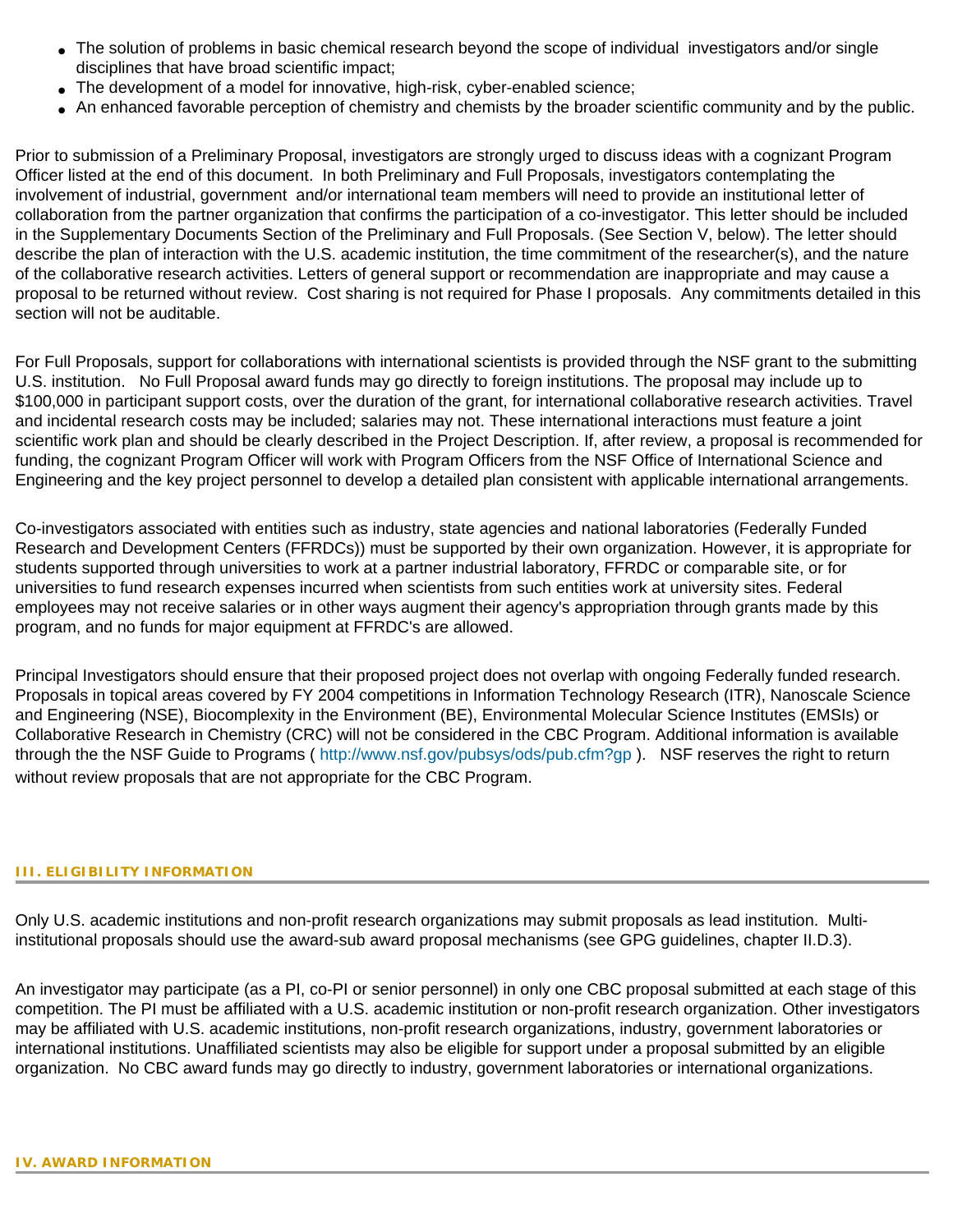Under this program, Phase I Full Proposals should be submitted for support for three years. It is anticipated that the award size will average \$500,000 per year. NSF expects to award up to six continuing grants during FY2004. Estimated program budget, number of awards and average award size/duration are subject to the availability of funds and quality of proposals received.

### <span id="page-5-0"></span>**V. PROPOSAL PREPARATION AND SUBMISSION INSTRUCTIONS**

### **A. Proposal Preparation Instructions**

### **Preliminary Proposals** *(required):*

Preliminary Proposals must be submitted via Fast Lane by December 15, 2003, 5:00 p.m. proposer's local time. On the Cover Sheet, the PI must select the "preliminary proposal" check box in the Proposal Preparation module in Fast Lane and complete only the sections below appropriate to the preliminary proposal.

The following information is required for all Preliminary Proposals:

- **Information About Principal Investigators/Project Directors and co-Principal Investigators/co-Project Directors** - Use standard GPG guidelines.
- **Cover Sheet for Proposal to the National Science Foundation** A cover sheet must be submitted and electronically signed by an Authorized Organizational Representative for all preliminary proposals. The NSF Cover Sheet also will identify the amount of funding requested from NSF. No additional budgetary information will be required at the preliminary proposal stage.
- **Project Description** limited to 5 pages.
- **Biographical Sketches for PI/co-PIs and other senior personnel** Use standard GPG guidelines.

The following points should be covered in the Project Description:

- description of the "big problem" that is to be solved and why it is appropriate for the structure of a CBC;
- description of how the research would lead to major advances in chemistry and impact the broader scientific community and the public;
- schematic model for the work to be carried out;
- proposed group of initiating researchers who have consented to participate at this stage.

The Preliminary Proposal must conform to the print restrictions noted in the NSF Proposal Guide (GPG). The complete text of the GPG is available electronically on the NSF Website at: <http://www.nsf.gov/ggi-bin/getpub?gpg>. Paper copies of the GPG may be obtained from the NSF Publications Clearinghouse, telephone (703) 292-7827 or by e-mail from [pubs@nsf.gov.](mailto:pubs@nsf.gov)

These Preliminary Proposals will be peer-reviewed by ad hoc and/or panel review, and the principal investigators of proposals judged to be meritorious by peer review will be invited to submit Phase I Full Proposals (below).

### **Full Proposal Instructions:**

Proposals submitted in response to this program announcement/solicitation should be prepared and submitted in accordance with the general guidelines contained in the NSF *Grant Proposal Guide* (GPG). The complete text of the GPG is available electronically on the NSF Website at: <http://www.nsf.gov/cgi-bin/getpub?gpg>. Paper copies of the GPG may be obtained from the NSF Publications Clearinghouse, telephone (703) 292-7827 or by e-mail from [pubs@nsf.gov.](mailto:pubs@nsf.gov)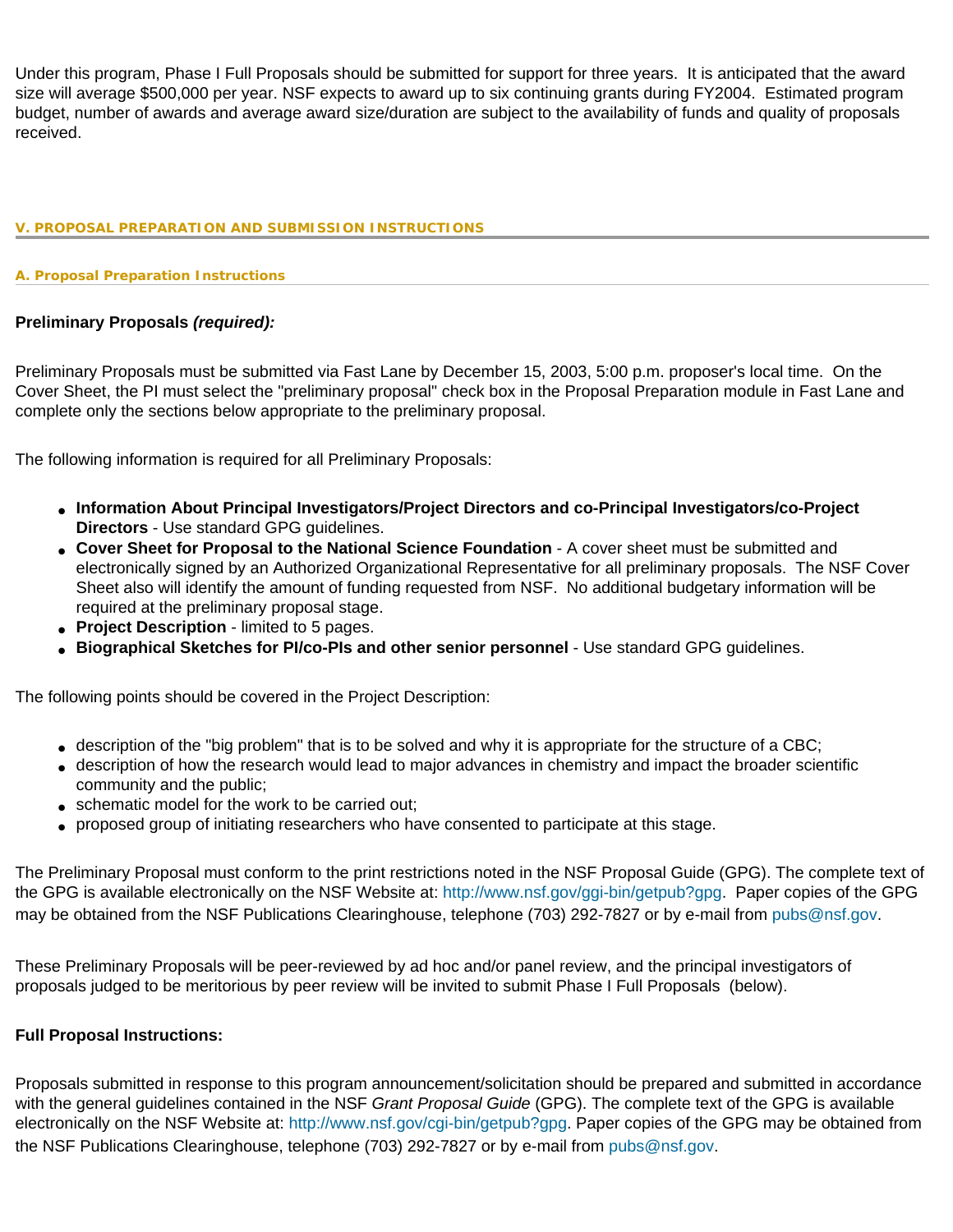Full Proposals submitted in response to this program must originate from principal investigators whose projects are successful in the Preliminary Proposal competition described above and be based on those projects. All proposals not meeting this requirement will be returned without review.

Proposers are strongly encouraged to consult the proposal submission checklist included in the Grant Proposal Guide as they prepare their proposal. Proposals not compliant with the proposal preparation guidelines, as supplemented by the following instructions, may be returned without review.

The items outlined below pertain to the corresponding sections in the Grant Proposal Guide.

- **Project Summary.** One-page limit, including the names and affiliations of all senior personnel. The project summary must address both the intellectual merit and broader impacts of the proposed CBC project.
- **Project Description.** A total of up to twenty-two (22) pages: Results from Prior Support (up to 5 pages), Proposed Research (up to 15 pages), Modes of Dissemination and Education (up to 1 page) and Management Plan (up to 1 page).

 i) Prior Support. List NSF awards held in the last five years by any investigator (PI and any other senior personnel who may or may not be a co-PI). Following the Grant Proposal Guide, each PI, co-PI or senior associate must report on the award most closely related to the proposal. The proposal may contain up to a total of five (5) pages to describe the results.

ii) Proposed Research. Narrative, not to exceed fifteen (15) pages, consisting of the following items:

- An explanation of the scientific context, intellectual merit, relevance to chemistry and timeliness of the proposed project;
- A description of workshops, conferences and/or travel appropriate for developing the research project and team that would comprise the CBC;
- A description of the proposed research;
- A discussion of the broader impacts of the proposed work;
- A justification for why a collaborative effort involving at least three investigators is necessary to carry out the proposed project;
- A discussion of the mode of collaboration with description of any use of cyber infrastructure;
- A description of the contribution to be made by each senior investigator;
- A timeline for the planned work;
- A discussion of how agility will be addressed in terms of the incorporation of new ideas, tools and partners;
- Plans for disseminating the results.

iii) Modes of Dissemination and Education. Narrative, not to exceed one (1) page, describing

- The mode of training undergraduate students, graduate students, and postdoctoral researchers, including comentorship or other collaborative training;
- Plans for dissemination and education/outreach, including any pilot activities.

iv) Management Plan. Narrative, not to exceed one (1) page, describing

- How the group effort will be coordinated, including any use of cyber infrastructure;
- How decisions will be made regarding the conduct of the project;
- How the collaboration will be evaluated;
- How the collaboration will evolve.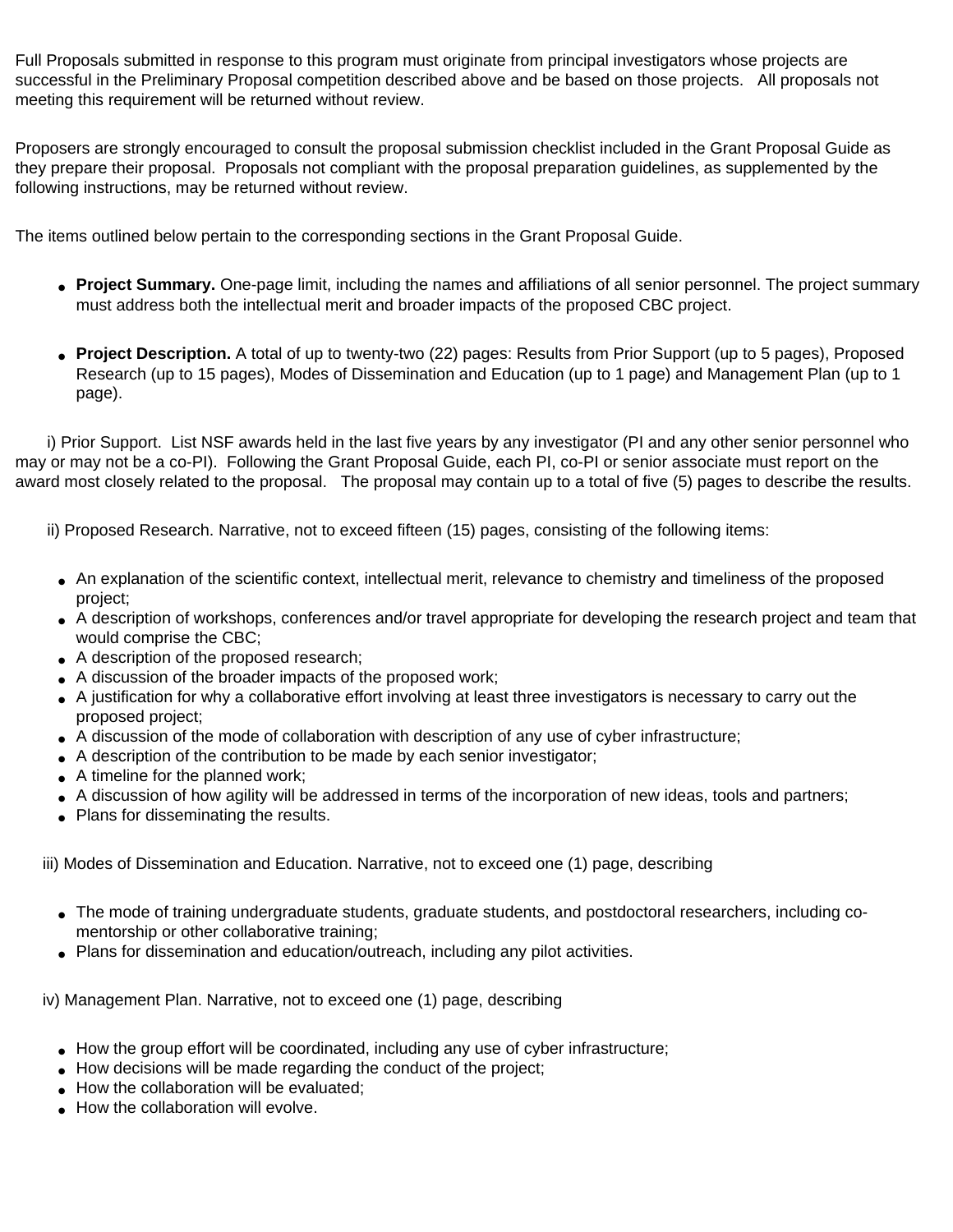- **References Cited**. References should include full titles of articles and book chapters cited. This section should include bibliographic citations only and must not be used to provide parenthetical information outside of the Project Description. Indicate with an asterisk (\*) references co-authored by two or more proposal investigators.
- **Biographical sketches**. For PI/coPIs and all senior personnel, provide brief biographical sketches using the format described in the Grant Proposal Guide. Note that recent collaborators and other affiliates should also be collected into the combined list given in the Supplementary Documentation (see below).
- **Budget**. Include three annual budgets, one for each year of the duration of the award; a cumulative budget will be automatically generated by the Fast Lane system. A detailed budget justification (up to three pages) should document proposed expenses. Multi-institutional proposals should use the award-sub award proposal mechanisms (see GPG guidelines, chapter II.D.3).
- **Current and Pending Support**. A full description of the total level of current and pending support from all sources for the key personnel. Any overlap between federally funded projects and the proposed research must be clarified.
- **Facilities**. A description of the facilities (including laboratories, computational facilities and cyber infrastructure) that will be made available to the project. Separate facilities descriptions should be included for multi-institutional projects or those involving non-academic partners.
- **Supplementary Documents**. Provide a combined, alphabetized list of all scientists, with current affiliations, who have collaborated with the PI, co-PIs and other senior personnel in the last 48 months or are otherwise affiliated with them. Required letters of collaboration from national laboratories, international organizations, and industry should be included in this section. Letters of collaboration from senior personnel not supported on the grant are also appropriate. Letters of recommendation or general support are not permitted.
- **Suggested Reviewers/Reviewers Not to Include (Optional).** Include potential reviewers who span the range of disciplines represented by the CBC proposal.

CBC proposals are likely to be read by non-specialists at some stage of the review process. It is therefore particularly important that they be written to emphasize the impact of the projects on the chemical sciences in a broad context.

Proposers are reminded to identify the program announcement/solicitation number (03-606) in the program announcement/ solicitation block on the proposal Cover Sheet. Compliance with this requirement is critical to determining the relevant proposal processing guidelines. Failure to submit this information may delay processing.

### <span id="page-7-0"></span>**B. Budgetary Information**

### **Cost Sharing:**

Cost sharing is not required in proposals submitted under this Program Solicitation.

# **Budget Preparation Instructions:**

Multi-institutional proposals should use the award-sub award mechanism discussed in the GPG, Chapter II.D.3.

Full proposals should include funds in the budget for a meeting at NSF in the second year of the project to present a progress report.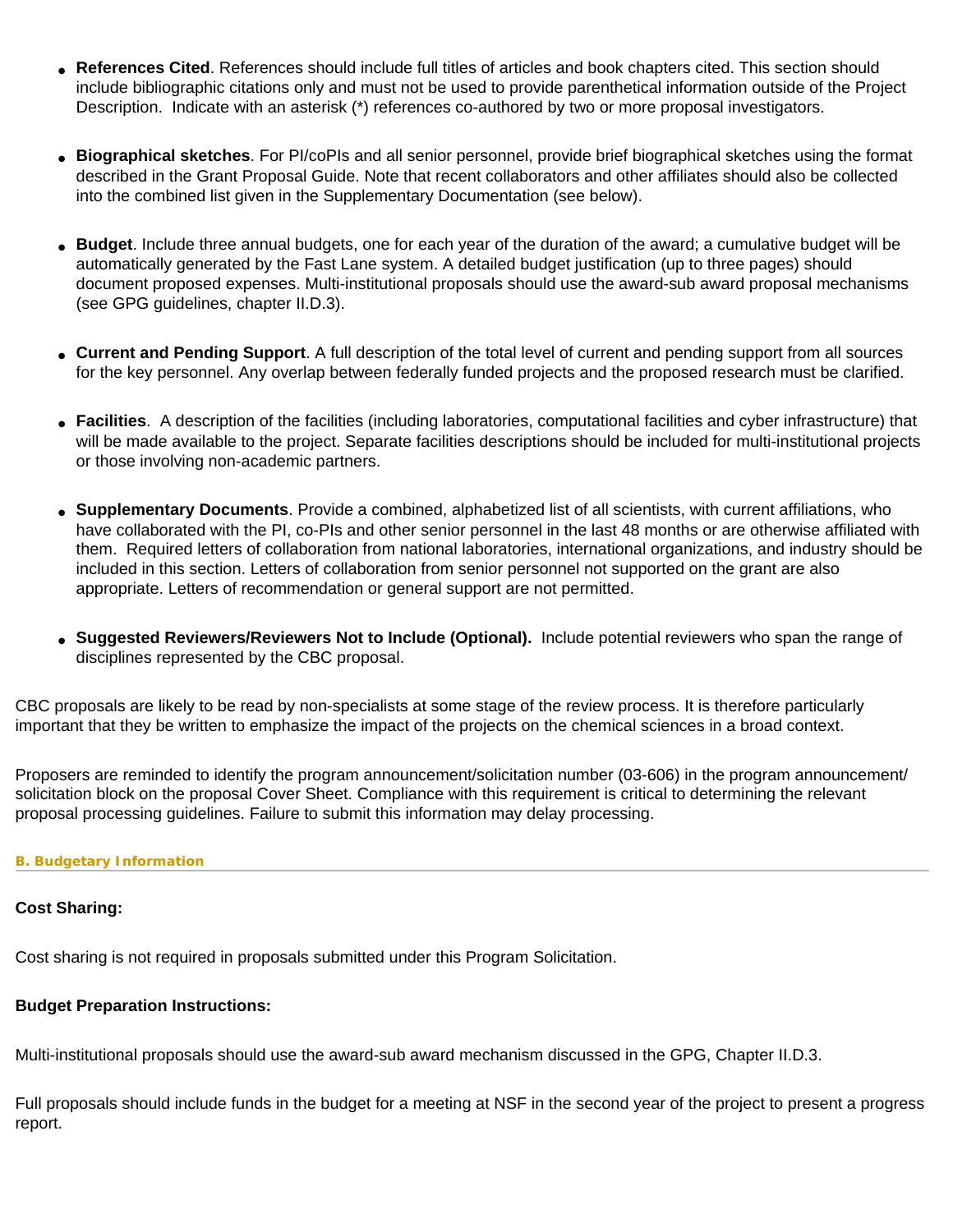The proposal may include up to \$100,000 in participant support costs, over the duration of the grant, for international collaborative research activities. Travel and incidental research costs may be included; salaries may not.

Federal employees may not receive salaries or in other ways augment their agency's appropriation through grants made by this program, and no funds for major equipment at FFRDC's are allowed.

<span id="page-8-0"></span>**C. Due Dates**

Proposals must be submitted by the following date(s):

### **Preliminary Proposals** *(required):*

December 15, 2003

**Full Proposal Deadline(s)** (due by 5 p.m. proposer's local time):

April 09, 2004

#### <span id="page-8-1"></span>**D. FastLane Requirements**

Proposers are required to prepare and submit all proposals for this announcement/solicitation through the FastLane system. Detailed instructions for proposal preparation and submission via FastLane are available at: [http://www.fastlane.nsf.gov/a1/](http://www.fastlane.nsf.gov/a1/newstan.htm) [newstan.htm.](http://www.fastlane.nsf.gov/a1/newstan.htm) For FastLane user support, call the FastLane Help Desk at 1-800-673-6188 or e-mail [fastlane@nsf.gov.](mailto:fastlane@nsf.gov) The FastLane Help Desk answers general technical questions related to the use of the FastLane system. Specific questions related to this program announcement/solicitation should be referred to the NSF program staff contact(s) listed in Section VIII of this announcement/solicitation.

*Submission of Electronically Signed Cover Sheets*. The Authorized Organizational Representative (AOR) must electronically sign the proposal Cover Sheet to submit the required proposal certifications (see Chapter II, Section C of the [Grant Proposal](http://www.nsf.gov/pubsys/ods/getpub.cfm?gpg)  [Guide](http://www.nsf.gov/pubsys/ods/getpub.cfm?gpg) for a listing of the certifications). The AOR must provide the required electronic certifications within five working days following the electronic submission of the proposal. Proposers are no longer required to provide a paper copy of the signed Proposal Cover Sheet to NSF. Further instructions regarding this process are available on the FastLane Website at: [http://](http://www.fastlane.nsf.gov/) [www.fastlane.nsf.gov](http://www.fastlane.nsf.gov/)

#### <span id="page-8-3"></span><span id="page-8-2"></span>**VI. PROPOSAL REVIEW INFORMATION**

### **A. NSF Proposal Review Process**

Reviews of proposals submitted to NSF are solicited from peers with expertise in the substantive area of the proposed research or education project. These reviewers are selected by Program Officers charged with the oversight of the review process. NSF invites the proposer to suggest, at the time of submission, the names of appropriate or inappropriate reviewers. Care is taken to ensure that reviewers have no conflicts with the proposer. Special efforts are made to recruit reviewers from non-academic institutions, minority-serving institutions, or adjacent disciplines to that principally addressed in the proposal.

The National Science Board approved revised criteria for evaluating proposals at its meeting on March 28, 1997 [\(NSB 97-](http://www.nsf.gov/pubsys/ods/getpub.cfm?nsb9772) [72\)](http://www.nsf.gov/pubsys/ods/getpub.cfm?nsb9772). All NSF proposals are evaluated through use of the two merit review criteria. In some instances, however, NSF will employ additional criteria as required to highlight the specific objectives of certain programs and activities.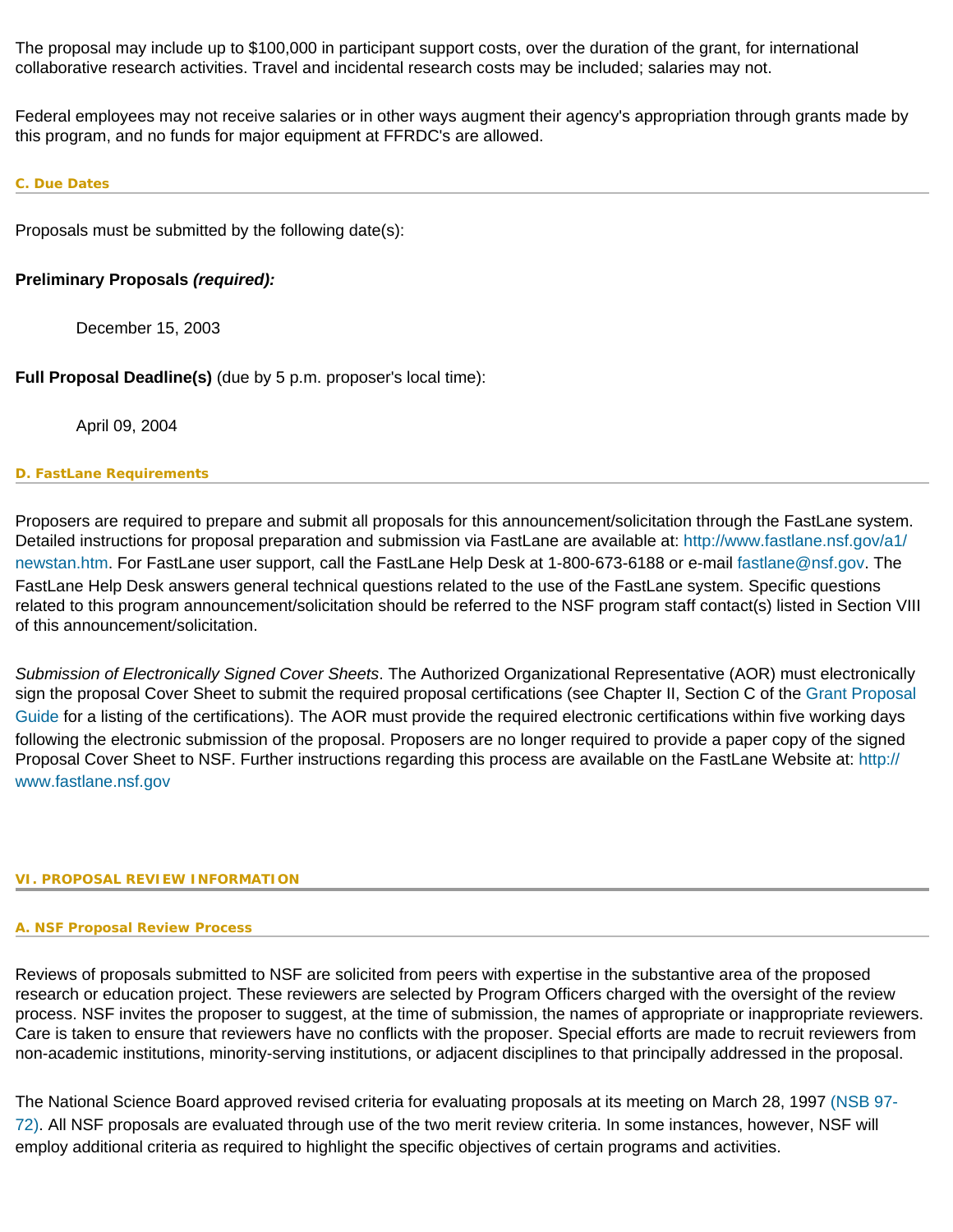On July 8, 2002, the NSF Director issued [Important Notice 127](http://www.nsf.gov/pubsys/ods/getpub.cfm?iin127), Implementation of new Grant Proposal Guide Requirements Related to the Broader Impacts Criterion. This Important Notice reinforces the importance of addressing both criteria in the preparation and review of all proposals submitted to NSF. NSF continues to strengthen its internal processes to ensure that both of the merit review criteria are addressed when making funding decisions.

In an effort to increase compliance with these requirements, the January 2002 issuance of the GPG incorporated revised proposal preparation guidelines relating to the development of the Project Summary and Project Description. Chapter II of the GPG specifies that Principal Investigators (PIs) must address both merit review criteria in separate statements within the onepage Project Summary. This chapter also reiterates that broader impacts resulting from the proposed project must be addressed in the Project Description and described as an integral part of the narrative.

Effective October 1, 2002, NSF will return without review proposals that do not separately address both merit review criteria within the Project Summary. It is believed that these changes to NSF proposal preparation and processing guidelines will more clearly articulate the importance of broader impacts to NSF-funded projects.

The two National Science Board approved merit review criteria are listed below (see the [Grant Proposal Guide](http://www.nsf.gov/pubsys/ods/getpub.cfm?gpg) Chapter III.A for further information). The criteria include considerations that help define them. These considerations are suggestions and not all will apply to any given proposal. While proposers must address both merit review criteria, reviewers will be asked to address only those considerations that are relevant to the proposal being considered and for which he/she is qualified to make judgments.

## **What is the intellectual merit of the proposed activity?**

How important is the proposed activity to advancing knowledge and understanding within its own field or across different fields? How well qualified is the proposer (individual or team) to conduct the project? (If appropriate, the reviewer will comment on the quality of the prior work.) To what extent does the proposed activity suggest and explore creative and original concepts? How well conceived and organized is the proposed activity? Is there sufficient access to resources?

### **What are the broader impacts of the proposed activity?**

How well does the activity advance discovery and understanding while promoting teaching, training, and learning? How well does the proposed activity broaden the participation of underrepresented groups (e.g., gender, ethnicity, disability, geographic, etc.)? To what extent will it enhance the infrastructure for research and education, such as facilities, instrumentation, networks, and partnerships? Will the results be disseminated broadly to enhance scientific and technological understanding? What may be the benefits of the proposed activity to society?

NSF staff will give careful consideration to the following in making funding decisions:

### *Integration of Research and Education*

One of the principal strategies in support of NSF's goals is to foster integration of research and education through the programs, projects, and activities it supports at academic and research institutions. These institutions provide abundant opportunities where individuals may concurrently assume responsibilities as researchers, educators, and students and where all can engage in joint efforts that infuse education with the excitement of discovery and enrich research through the diversity of learning perspectives.

### *Integrating Diversity into NSF Programs, Projects, and Activities*

Broadening opportunities and enabling the participation of all citizens -- women and men, underrepresented minorities, and persons with disabilities -- is essential to the health and vitality of science and engineering. NSF is committed to this principle of diversity and deems it central to the programs, projects, and activities it considers and supports.

### **Additional Review Criteria**: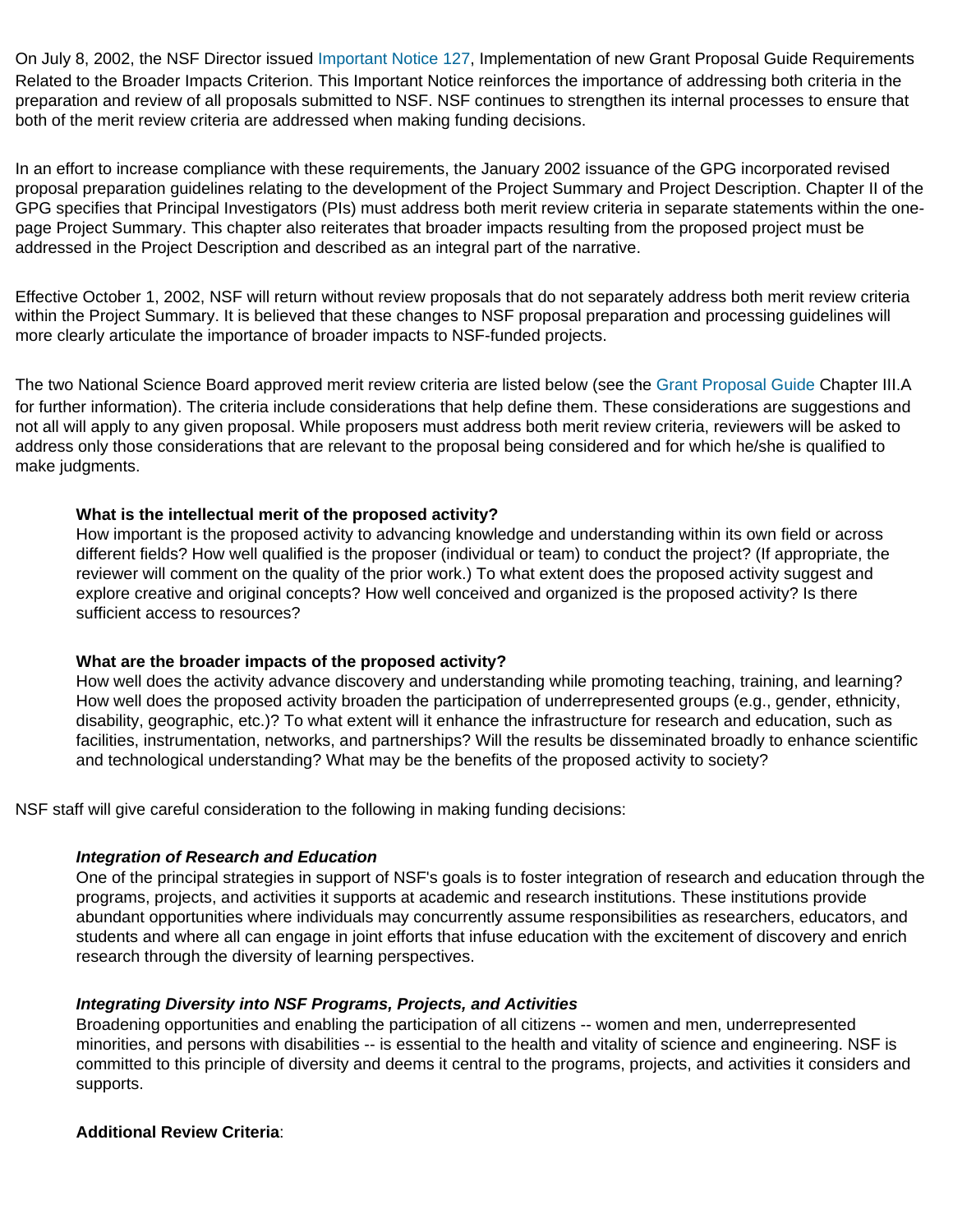In addition to the National Science Board merit review criteria, reviewers will be asked to apply the following criteria when reviewing CBC proposals:

Preliminary Proposals (Phase I, Step One)

- ❍ Does the proposal describe research focused on a "big problem" in basic chemical research that involves innovation, high risk, and requires a long timeline?
- $\circ$  Does the proposal present evidence that chemistry will be the driver in addressing the problem?
- ❍ Does the proposal make a compelling case that the project will engage the broader scientific community and the public?
- $\circ$  Does the proposal have the potential for building a research team with the appropriate agility, skills, and tools, including cyber infrastructure, to attack the problem successfully?
- ❍ Does the proposal suggest a reasonable scientific goal for a Phase I Full Proposal and a cogent preliminary plan to begin work on it (Step Two of the competition)?

Full Proposals (Phase I, Step Two)

- ❍ Does the proposal describe how the project will lead to progress in addressing a "big problem"?
- ❍ Does the project have the potential for a major advance in chemistry or at the interface of chemistry and other sciences?
- ❍ Are the scientific goals of Step Two appropriate for the development of a CBC?
- $\circ$  Is the schematic model for the work to be carried out in Step Two sound?
- $\circ$  Is there capacity for agility and creativity in the context of an evolving center?
- ❍ Does the project have the potential to attract broad scientific and public interest and support?
- ❍ Are there plans to develop the groundwork for an effective educational, dissemination, and management plan in Phase II (Step Three) and effective use of cyber infrastructure?
- ❍ Does the proposal have the potential to lead to a competitive CBC proposal in Phase II (Step Three)?

A site visit or reverse site visit may be part of the Phase II (Step Three) CBC review process.

### <span id="page-10-0"></span>**B. Review Protocol and Associated Customer Service Standard**

All proposals are carefully reviewed by at least three other persons outside NSF who are experts in the particular field represented by the proposal. Proposals submitted in response to this announcement/solicitation will be reviewed by Ad Hoc and/or panel review.

Reviewers will be asked to formulate a recommendation to either support or decline each proposal. The Program Officer assigned to manage the proposal's review will consider the advice of reviewers and will formulate a recommendation.

A summary rating and accompanying narrative will be completed and submitted by each reviewer. In all cases, reviews are treated as confidential documents. Verbatim copies of reviews, excluding the names of the reviewers, are sent to the Principal Investigator/Project Director by the Program Director. In addition, the proposer will receive an explanation of the decision to award or decline funding.

NSF is striving to be able to tell applicants whether their proposals have been declined or recommended for funding within six months. The time interval begins on the date of receipt. The interval ends when the Division Director accepts the Program Officer's recommendation.

In all cases, after programmatic approval has been obtained, the proposals recommended for funding will be forwarded to the Division of Grants and Agreements for review of business, financial, and policy implications and the processing and issuance of a grant or other agreement. Proposers are cautioned that only a Grants and Agreements Officer may make commitments, obligations or awards on behalf of NSF or authorize the expenditure of funds. No commitment on the part of NSF should be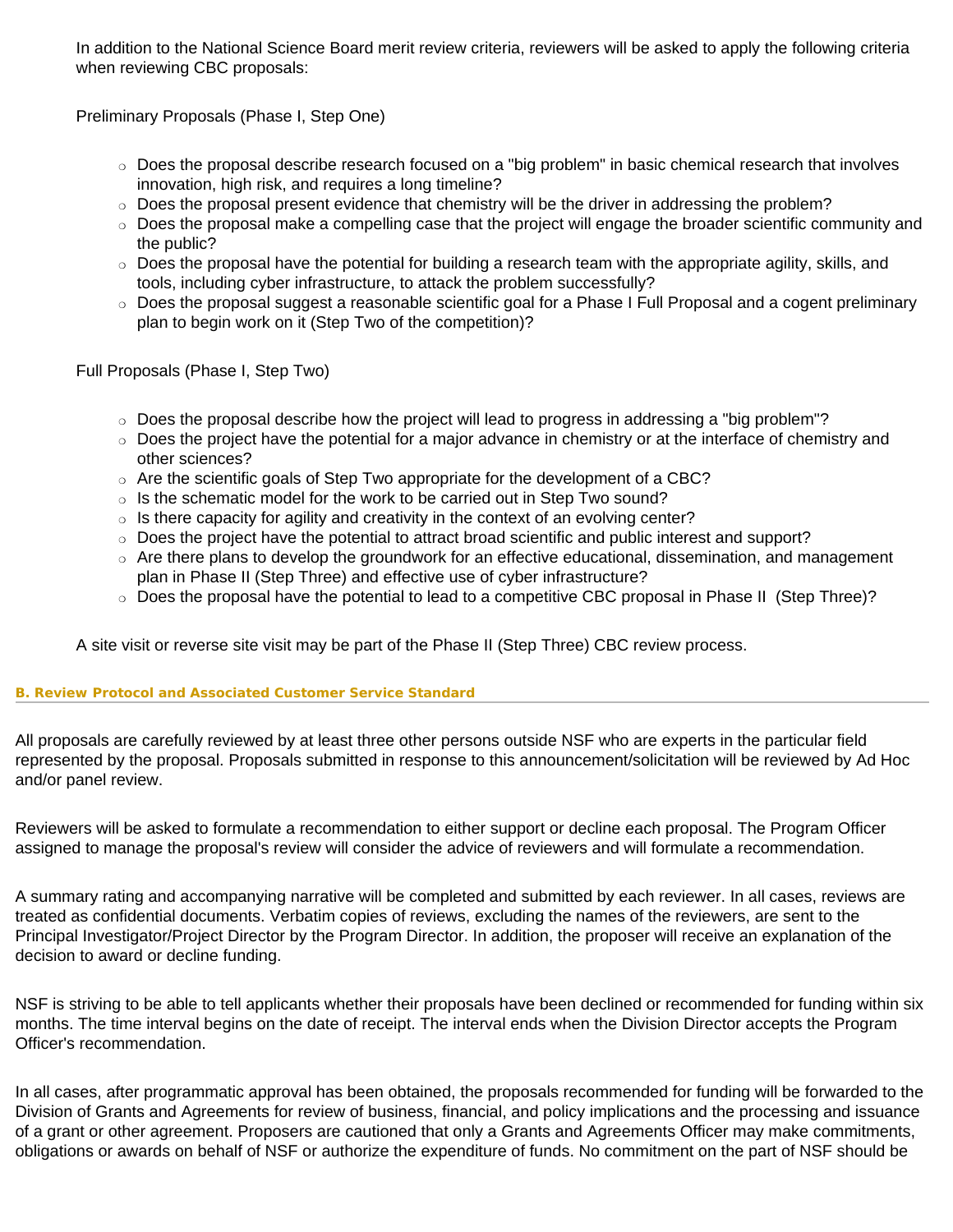inferred from technical or budgetary discussions with a NSF Program Officer. A Principal Investigator or organization that makes financial or personnel commitments in the absence of a grant or cooperative agreement signed by the NSF Grants and Agreements Officer does so at their own risk.

#### <span id="page-11-1"></span><span id="page-11-0"></span>**VII. AWARD ADMINISTRATION INFORMATION**

#### **A. Notification of the Award**

Notification of the award is made to *the submitting organization* by a Grants Officer in the Division of Grants and Agreements. Organizations whose proposals are declined will be advised as promptly as possible by the cognizant NSF Program Division administering the program. Verbatim copies of reviews, not including the identity of the reviewer, will be provided automatically to the Principal Investigator. (See section VI.A. for additional information on the review process.)

#### <span id="page-11-2"></span>**B. Award Conditions**

An NSF award consists of: (1) the award letter, which includes any special provisions applicable to the award and any numbered amendments thereto; (2) the budget, which indicates the amounts, by categories of expense, on which NSF has based its support (or otherwise communicates any specific approvals or disapprovals of proposed expenditures); (3) the proposal referenced in the award letter; (4) the applicable award conditions, such as Grant General Conditions (NSF-GC-1); \* or Federal Demonstration Partnership (FDP) Terms and Conditions \* and (5) any announcement or other NSF issuance that may be incorporated by reference in the award letter. Cooperative agreement awards also are administered in accordance with NSF Cooperative Agreement Terms and Conditions (CA-1). Electronic mail notification is the preferred way to transmit NSF awards to organizations that have electronic mail capabilities and have requested such notification from the Division of Grants and Agreements.

\*These documents may be accessed electronically on NSF's Website at [http://www.nsf.gov/home/grants/grants\\_gac.htm.](http://www.nsf.gov/home/grants/grants_gac.htm) Paper copies may be obtained from the NSF Publications Clearinghouse, telephone (703) 292-7827 or by e-mail from [pubs@nsf.gov](mailto:pubs@nsf.gov).

More comprehensive information on NSF Award Conditions is contained in the NSF *Grant Policy Manual* (GPM) Chapter II, available electronically on the NSF Website at [http://www.nsf.gov/cgi-bin/getpub?gpm.](http://www.nsf.gov/cgi-bin/getpub?gpm) The GPM is also for sale through the Superintendent of Documents, Government Printing Office (GPO), Washington, DC 20402. The telephone number at GPO for subscription information is (202) 512-1800. The GPM may be ordered through the GPO Website at [http://www.gpo.gov.](http://www.gpo.gov/)

#### <span id="page-11-3"></span>**C. Reporting Requirements**

For all multi-year grants (including both standard and continuing grants), the PI must submit an annual project report to the cognizant Program Officer at least 90 days before the end of the current budget period.

Within 90 days after the expiration of an award, the PI also is required to submit a final project report. Failure to provide final technical reports delays NSF review and processing of pending proposals for the PI and all Co-PIs. PIs should examine the formats of the required reports in advance to assure availability of required data.

<span id="page-11-4"></span>PIs are required to use NSF's electronic project reporting system, available through FastLane, for preparation and submission of annual and final project reports. This system permits electronic submission and updating of project reports, including information on project participants (individual and organizational), activities and findings, publications, and other specific products and contributions. PIs will not be required to re-enter information previously provided, either with a proposal or in earlier updates using the electronic system.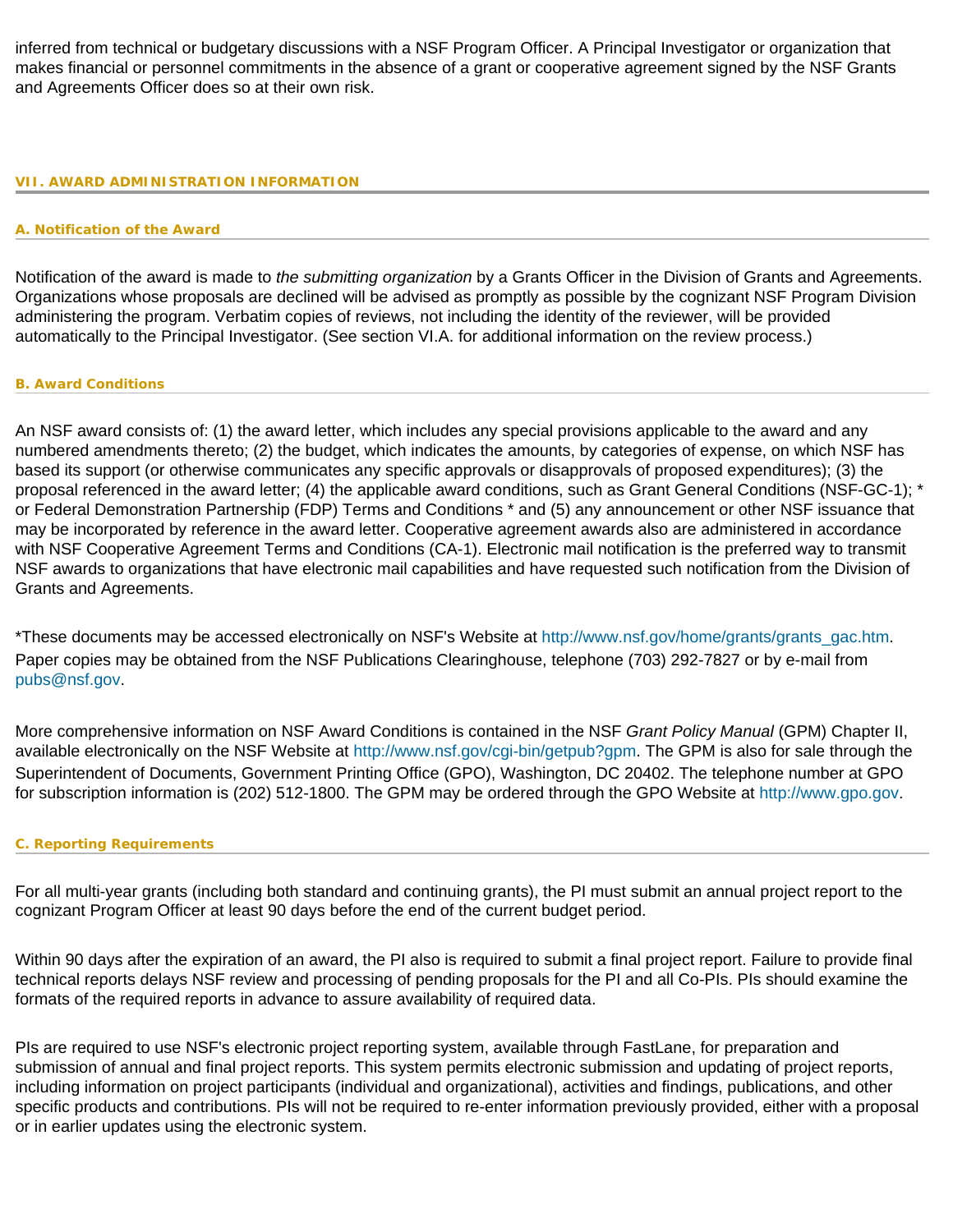General inquiries regarding this program should be made to:

- George M. Rubottom, Program Director, Directorate for Mathematical & Physical Sciences, Division of Chemistry, 1055 S, telephone: (703) 292-4965, fax: (703) 292-9037, email: [grubotto@nsf.gov](mailto:grubotto@nsf.gov)
- Robert Kuczkowski, Program Director, Directorate for Mathematical & Physical Sciences, Division of Chemistry, 1055 S, telephone: (703) 292-4948, email: [rkuczkow@nsf.gov](mailto:rkuczkow@nsf.gov)

For questions related to the use of FastLane, contact:

● Paul G. Spyropoulos, Computer Specialist, Directorate for Mathematical & Physical Sciences, Division of Chemistry, 1055 S, telephone: (703) 292-4968, fax: (703) 292-9037, email: [pspyropo@nsf.gov](mailto:pspyropo@nsf.gov)

### <span id="page-12-0"></span>**IX. OTHER PROGRAMS OF INTEREST**

The NSF *Guide to Programs* is a compilation of funding for research and education in science, mathematics, and engineering. The NSF *Guide to Programs* is available electronically at [http://www.nsf.gov/cgi-bin/getpub?gp.](http://www.nsf.gov/cgi-bin/getpub?gp) General descriptions of NSF programs, research areas, and eligibility information for proposal submission are provided in each chapter.

Many NSF programs offer announcements or solicitations concerning specific proposal requirements. To obtain additional information about these requirements, contact the appropriate NSF program offices. Any changes in NSF's fiscal year programs occurring after press time for the *Guide to Programs* will be announced in the NSF [E-Bulletin,](http://www.nsf.gov/home/ebulletin) which is updated daily on the NSF Website at<http://www.nsf.gov/home/ebulletin>, and in individual program announcements/solicitations. Subscribers can also sign up for NSF's [Custom News Service \(http://www.nsf.gov/home/cns/start.htm\)](http://www.nsf.gov/home/cns/start.htm) to be notified of new funding opportunities that become available.

### **Related Programs:**

- Collaborative Research in Chemistry ([NSF 03-583](http://www.nsf.gov/cgi-bin/getpub?nsf03583))
- Science and Technology Centers: Integrative Partnerships ([NSF 03-550\)](http://www.nsf.gov/cgi-bin/getpub?nsf03550)
- Materials Research Science and Engineering Centers [\(NSF 01-109](http://www.nsf.gov/cgi-bin/getpub?nsf01109))
- Nanoscale Science and Engineering [\(NSF 03-043](http://www.nsf.gov/cgi-bin/getpub?nsf03043))

### **ABOUT THE NATIONAL SCIENCE FOUNDATION**

The National Science Foundation (NSF) funds research and education in most fields of science and engineering. Awardees are wholly responsible for conducting their project activities and preparing the results for publication. Thus, the Foundation does not assume responsibility for such findings or their interpretation.

NSF welcomes proposals from all qualified scientists, engineers and educators. The Foundation strongly encourages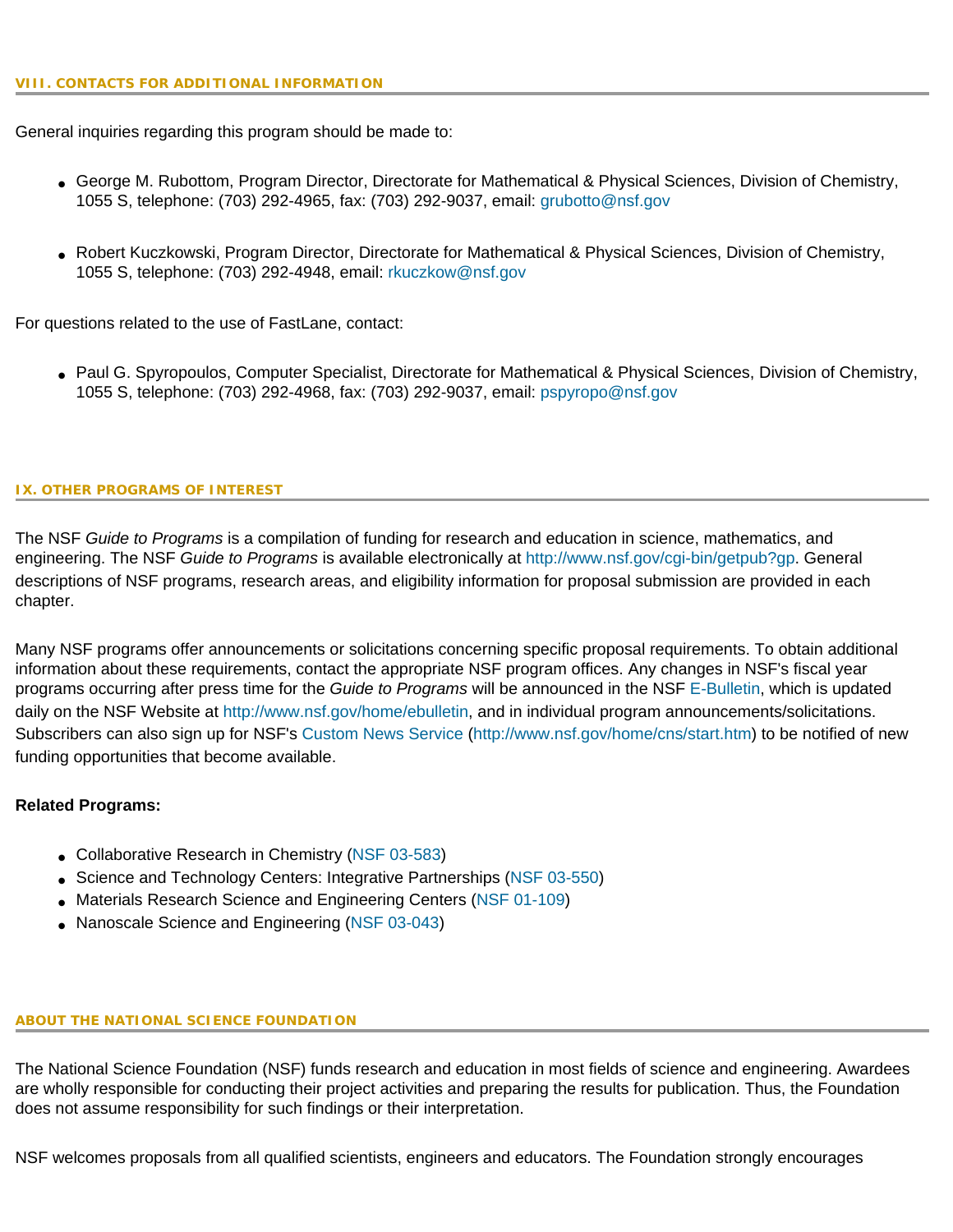women, minorities and persons with disabilities to compete fully in its programs. In accordance with Federal statutes, regulations and NSF policies, no person on grounds of race, color, age, sex, national origin or disability shall be excluded from participation in, be denied the benefits of, or be subjected to discrimination under any program or activity receiving financial assistance from NSF, although some programs may have special requirements that limit eligibility.

*Facilitation Awards for Scientists and Engineers with Disabilities* (FASED) provide funding for special assistance or equipment to enable persons with disabilities (investigators and other staff, including student research assistants) to work on NSF-supported projects. See the GPG Chapter II, Section D.2 for instructions regarding preparation of these types of proposals.

The National Science Foundation promotes and advances scientific progress in the United States by competitively awarding grants and cooperative agreements for research and education in the sciences, mathematics, and engineering.

To get the latest information about program deadlines, to download copies of NSF publications, and to access abstracts of awards, visit the NSF Website at [http://www.nsf.gov](http://www.nsf.gov/)

| • Location:                                            | 4201 Wilson Blvd. Arlington, VA 22230 |
|--------------------------------------------------------|---------------------------------------|
| • For General Information<br>(NSF Information Center): | (703) 292-5111                        |
| • TDD (for the hearing-impaired):                      | (703) 292-5090 or (800) 281-8749      |
| • To Order Publications or Forms:                      |                                       |
| Send an e-mail to:                                     | pubs@nsf.gov                          |
| or telephone:                                          | (703) 292-7827                        |
| • To Locate NSF Employees:                             | (703) 292-5111                        |
|                                                        |                                       |

### **PRIVACY ACT AND PUBLIC BURDEN STATEMENTS**

The information requested on proposal forms and project reports is solicited under the authority of the National Science Foundation Act of 1950, as amended. The information on proposal forms will be used in connection with the selection of qualified proposals; project reports submitted by awardees will be used for program evaluation and reporting within the Executive Branch and to Congress. The information requested may be disclosed to qualified reviewers and staff assistants as part of the proposal review process; to applicant institutions/grantees to provide or obtain data regarding the proposal review process, award decisions, or the administration of awards; to government contractors, experts, volunteers and researchers and educators as necessary to complete assigned work; to other government agencies needing information as part of the review process or in order to coordinate programs; and to another Federal agency, court or party in a court or Federal administrative proceeding if the government is a party. Information about Principal Investigators may be added to the Reviewer file and used to select potential candidates to serve as peer reviewers or advisory committee members. See Systems of Records, NSF-50, "Principal Investigator/Proposal File and Associated Records," 63 Federal Register 267 (January 5, 1998), and NSF-51, "Reviewer/Proposal File and Associated Records," 63 Federal Register 268 (January 5, 1998). Submission of the information is voluntary. Failure to provide full and complete information, however, may reduce the